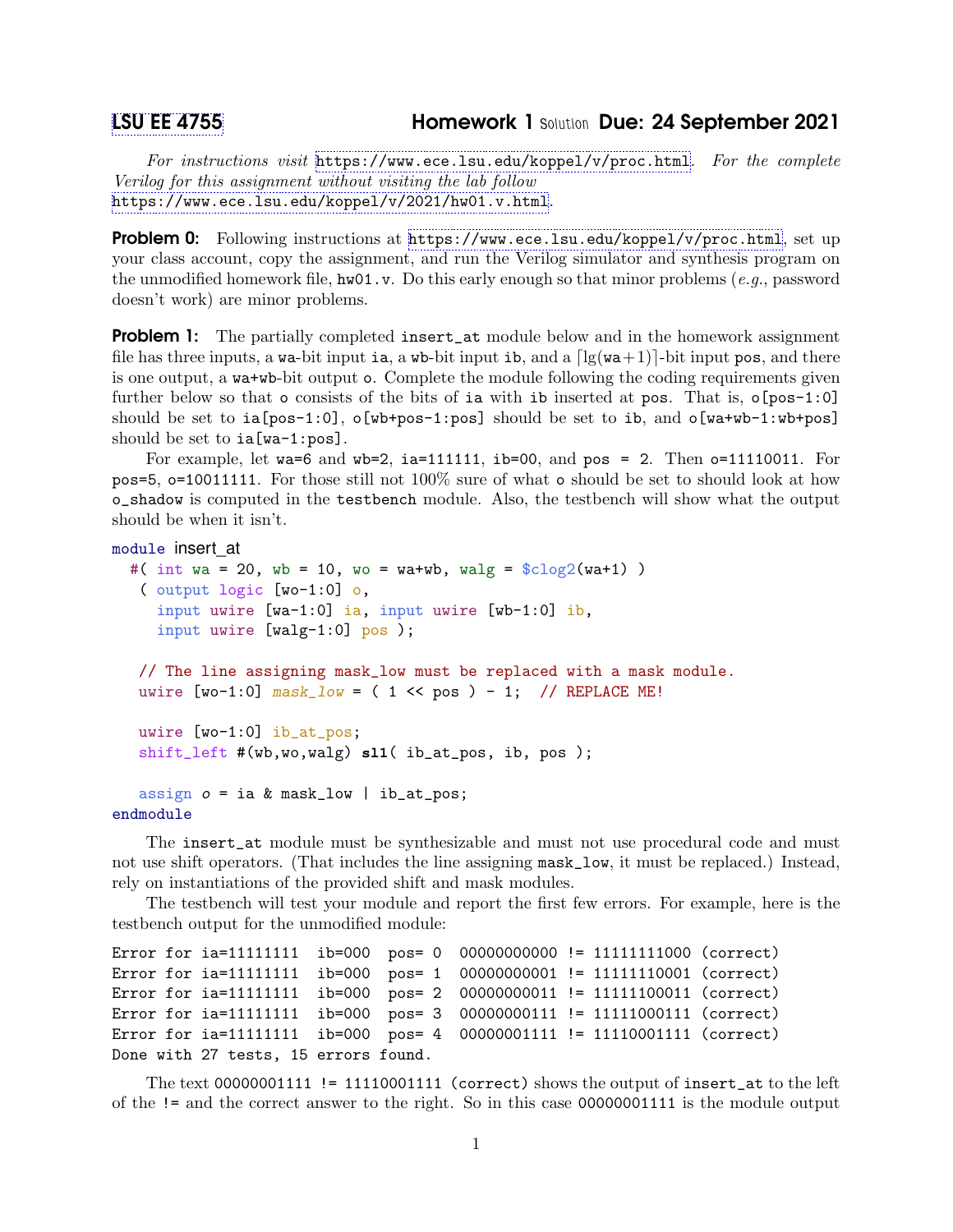and 11110001111 is what the module output should have been. Only the first few errors are shown, but the total number of errors is reported at the end, 15 in this case.

Synthesizability can be checked by running the synthesis script using the command genus -files syn.tcl. If the module is synthesizable (though not necessarily correct) a table of area and delay will be shown, for example:

| Module Name  | Area Delay Delay |                        |
|--------------|------------------|------------------------|
|              | Actual Target    |                        |
| insert at    |                  | 51832 0.987 1.000 ns   |
| insert at 1  |                  | 97968  0.616  0.100 ns |
| Normal exit. |                  |                        |

One common problem encountered by beginners is setting the correct port sizes. For example, the shift\_left module the port sizes are wi, wo, and wolg:

```
module insert at #( int wa = 20, wb = 10, wo = wa+wb, walg = $clog2(wat1))
   ( output logic [wo-1:0] o,
     input uwire [wa-1:0] ia, input uwire [wb-1:0] ib,
     input uwire [walg-1:0] pos );
   uwire [wo-1:0] ib_at_pos;
   shift_left #(wb,wo,walg) sl1( ib_at_pos, ib, pos );
```
So the first connection to a shift\_left instantiation must be wi bits, the second must be wo bits, and the third wolg bits. In the unmodified insert\_at these parameters to insert\_at were set explicitly to match the connection sizes. Sometimes it may be necessary to use an intermediate object or to cast in order to get the correct connection size. For example, if we wanted to shift by pos+1 the following would not work:

shift\_left #(wb,wo,walg) **sl1**( ib\_at\_pos, ib, pos + 1 ); because the 1 in the pos+1 expression implicitly expands it to 32 bits. (This results in a warning, but it's not good to clutter compiler output with ignorable warnings.) The problem can be solved using a cast:

```
shift_left #(wb,wo,walg) sl1( ib_at_pos, ib, walg'(pos + 1) );
```
Solution starts on the next page.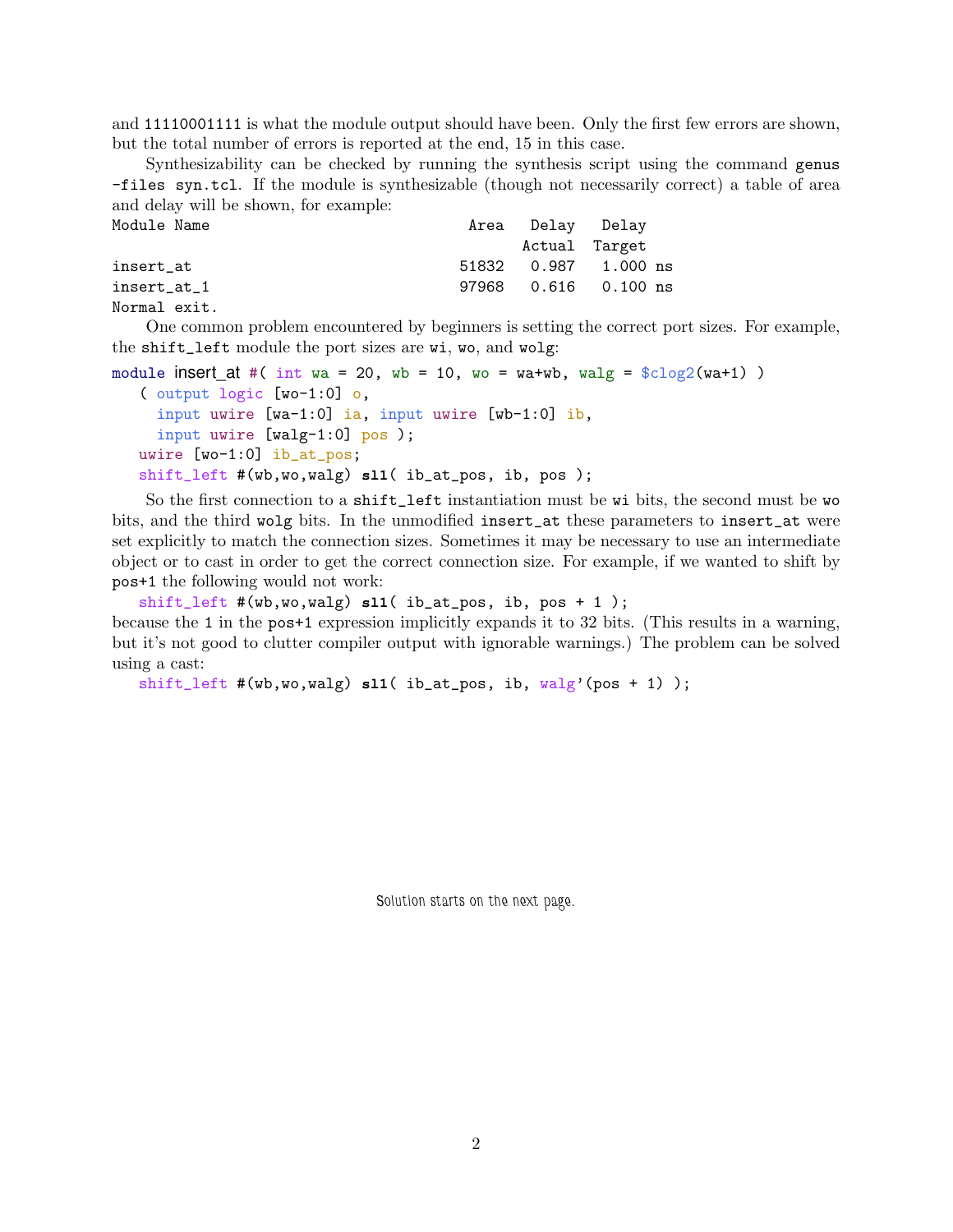The solution appears below, and can be found in the assignment directory, and on the course Web pages at <https://www.ece.lsu.edu/koppel/v/2021/hw01-sol.v.html>. Immediately below is the solution without extensive comments. On the following pages is the same solution, but with sample values shown in the comments.

```
module insert_at
  #( int wa = 20, wb = 10, wo = wa+wb, walg = \frac{\cosh(2\pi x)}{\cosh(2\pi x)})
   ( output logic [wo-1:0] o,
    input uwire [wa-1:0] ia,
    input uwire [wb-1:0] ib,
    input uwire [walg-1:0] pos );
   /// SOLUTION
   uwire [wa-1:0] mask_low;
   mask_lsb #(wa) ml(mask_low, pos);
   uwire [wa-1:0] ia_low = ia & mask_low;
   uwire [wa-1:0] ia_high_low = ia & \text{``mask\_low$};localparam int wblg = %clog2(wb);
   uwire [wo-1:0] ia_high;
   shift_left #(wa,wo,wblg) slc( ia_high, ia_high_low, wblg'(wb) );
   uwire [wo-1:0] ib_at_pos;
   shift_left #(wb,wo,walg) slb( ib_at_pos, ib, pos );
   assign o = ia_high \mid ib_at_pos \mid ia_low;endmodule
```
The challenge in this assignment was refreshing your knowledge of Verilog and digital logic. If you can't follow the module above, look at the one on the following pages and in particular use the sample values to figure out what is going one.

The solution here makes use of a single mask unit (named m1) creating mask mask\_low. This mask is used twice, in its original form to extract the lowest pos bits of ia into ia low and in inverted form to extract the high bits of ia into ia high low. Note that both ia low and ia high low are wa-bit quantities. The "shifter" slc writes a shifted value of ia high low into ia high. Notice that the shift-amount input to slc (the last port) is wb, a constant (since it's a module parameter). That brings the cost of slc to zero.

A real shifter, slb, is used to move ib into the correct position in its output ib\_at\_pos. The assign statement puts all of these together.

Common Mistakes: In a few solutions the shift amounts or mask sizes were set assuming that wa=8 and wb=3. That is not correct because insert\_at can be instantiated with other possible values of wa and wb.

Another common mistake was to set the width of the shift amount port to a value much larger than needed. For example, consider:

## shift\_left #(wb,wa+wb,wo) **slb**( ib\_at\_pos, ib, phat\_pos );

The third parameter of the shift\_left module has been set to wo, which is overkill. (The shift amount input has been renamed phat pos to emphasize its new size.) For this use of shift left the most by which we would shift is ia bits, so at most the position would take  $\log_2$ wa (or as a Verilog expression,  $\texttt{sclog2(wa)}$ ) bits. Setting a parameter like this to too large a value will not affect correctness (in cases like this) but it can increase the cost of the synthesized hardware. That depends on the synthesis programs ability to recognize that high-order bits will always be zero. So for that reason it is best to set parameters to appropriate values. That does mean taking the time to learn what each parameter is for and to set it properly, but that is what you would be paid for.